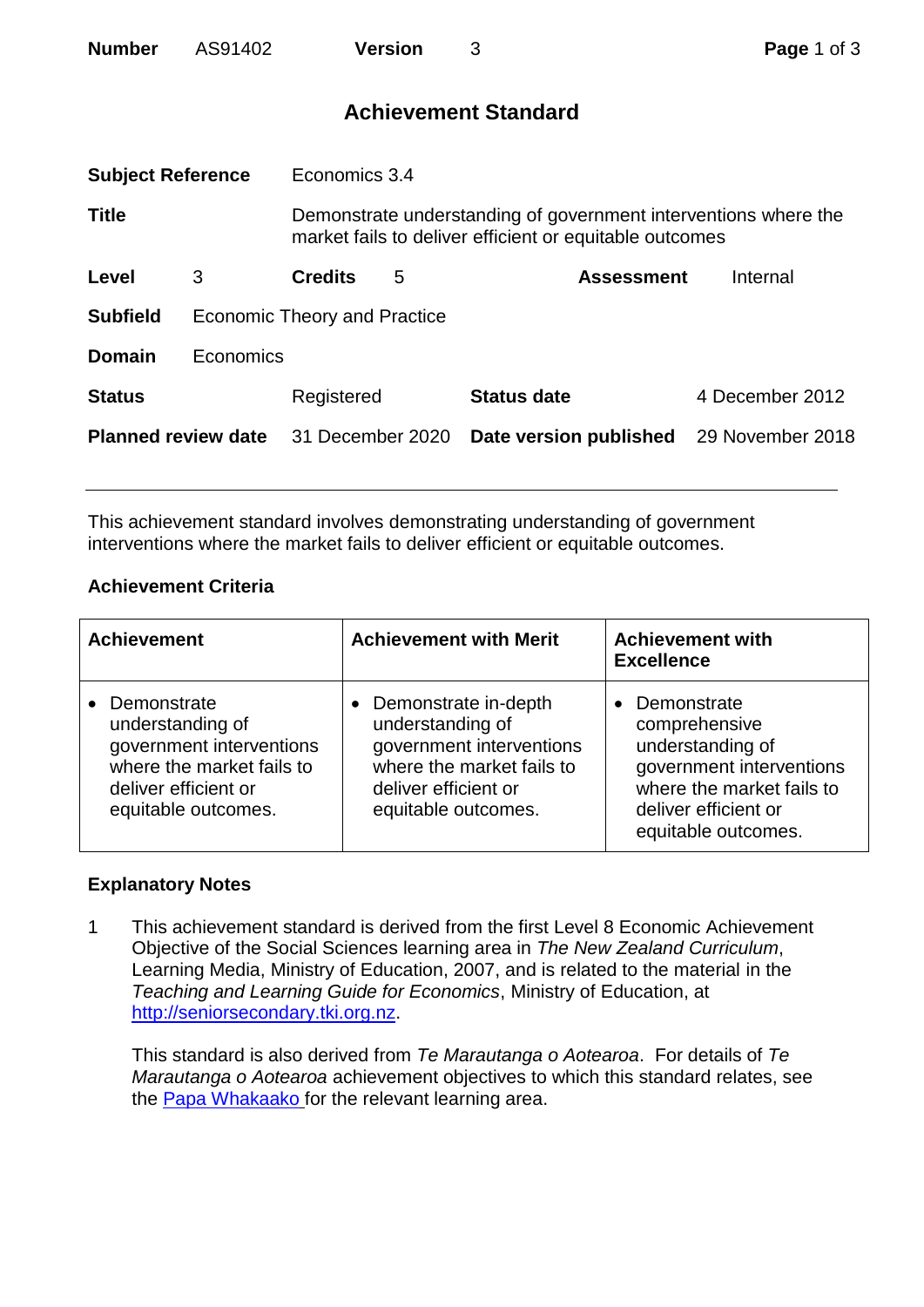- 2 *Demonstrate understanding of government interventions where the market fails to deliver efficient or equitable outcomes* involves:
	- providing an explanation of:
		- why the market may not be delivering efficient or equitable outcomes
		- government interventions
		- the implications of the government interventions for equity and efficiency
	- using an economic model(s) to support an explanation(s).

*Demonstrate in-depth understanding of government interventions where the market fails to deliver efficient or equitable outcomes* involves:

- providing a detailed explanation of:
	- why the market may not be delivering efficient or equitable outcomes
	- government interventions
	- the implications of the government interventions for equity and efficiency
- using an economic model(s) to support a detailed explanation(s).

*Demonstrate comprehensive understanding of government interventions where the market fails to deliver efficient or equitable outcomes* involves:

- using a detailed explanation to make a justified recommendation on which government intervention is better in terms of efficiency and equity
- integrating an economic model(s) into the justified recommendation.
- 3 Situations *where the market fails to deliver efficient or equitable outcomes* include:
	- consumption externalities, production externalities, public goods, imperfect information, inequitable income and/or wealth distribution, under-provision of a merit good or service.
- 4 *Government interventions* refer to interventions by central or local government. For example, these may include, but are not limited to:
	- subsidies, taxes, regulations, property rights, government provision (consumption externalities)
	- subsidies, taxes, regulations, property rights, government provision (production externalities)
	- **•** government provision (public goods)
	- regulation (imperfect information)
	- progressive taxes, welfare benefits, collective provision, minimum wage (inequitable income and/or wealth distribution)
	- collective provision, government grants, targeted services (under-provision of a merit good or service).
- 5 Conditions of Assessment related to this achievement standard can be found at [http://ncea.tki.org.nz/Resources-for-Internally-Assessed-Achievement-Standards.](http://ncea.tki.org.nz/Resources-for-Internally-Assessed-Achievement-Standards)

## **Replacement Information**

This achievement standard replaced AS90631 and unit standard 5865.